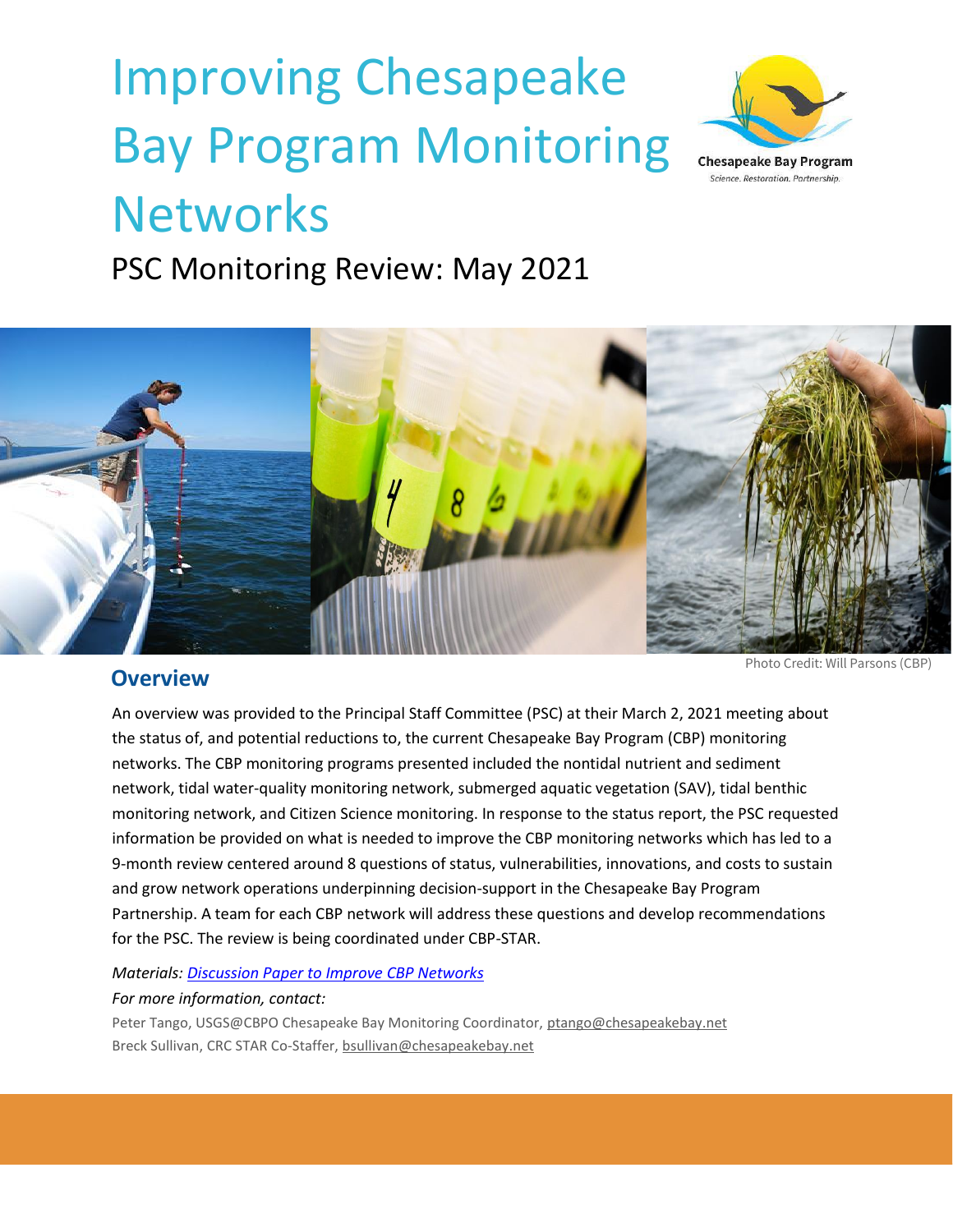## **CBP Network Teams: Update on efforts to address PSC request**

#### **Nontidal Network Workgroup**

- Developing an inventory of partner support behind funding of each of 123 stations. The first round of information gathering is near complete.
- Due to level funding operations, an optimization exercise is being planned to consider prioritizing decisions for adjusting the network size on a 5-year time horizon.
- **Team homework:** Be prepared to contribute insights on vulnerabilities impacting our ability to sustain network size and operations. Information will be collated and added to the summary document to the PSC regarding network status and capacity challenges.
- **The next meeting is [May 19, 2021](https://www.chesapeakebay.net/what/event/nontidal_network_may_2021_meeting)**. The tentative agenda for the meeting is:
	- o **Web-based meeting materials** Breck Sullivan CRC. Where to find and work with materials for the NTN WG
	- o **Vulnerabilities to maintaining stations and network support** (e.g. COLA impacts, partner loss, in-state budget capacity, etc.) – Round robin to collate insights.
	- o **Provide NTN status summary draft for review** Peter Tango/Joel Blomquist USGS
	- o **Watershed Science: A challenging WV Cacapon River filamentous algae issue**. Mike Selckman ICPRB

### **Bay Oxygen Research Group, BORG (4-D Water Quality Estimator Team)**

- **NEW Team!** The first meeting of the 4D-BORG occurred in April 2021.
- Proposed project timeline is 2 years of development of the initial tool (2021-23), and 2 years of application and education (2023-25).
- Methods underpinning the tool will occur in upcoming meeting discussions.
- **Team Homework:** Return in May 2021 with 1) stakeholder requirements for the new tool and 2) any method alternatives to the GAMS + simulation approach discussed during the first meeting.
- **The next meeting is [May 20, 2021](https://www.chesapeakebay.net/what/event/bay_oxygen_research_group_may_2021_meeting)**. The tentative agenda for the meeting is:
	- o **Stakeholder tool requirements** Round robin
	- o **Alternatives for the underlying estimator approach** Elgin, Rebecca
	- o **Data needs – infrastructure development**.

#### **Hypoxia Collaborative (Vertical Profiler Network Development Team)**

- **NEW Team!** The first meeting occurred April 30, 2021.
- The group briefly reviewed the pilot study and project data applications.
- Recommendations were discussed on sensor arrays and their location for 2021.
- A survey was provided to participants regarding 2 options for deployment of 2 NOAA sensor arrays during 2021. Results will be shared soon. The findings of the survey will support permit applications for the deployment locations in Chesapeake Bay.
	- $\circ$  Further discussion is underway regarding the distribution of individual sensors on each array.
- **The next full team meeting** is being developed for late May 2021.